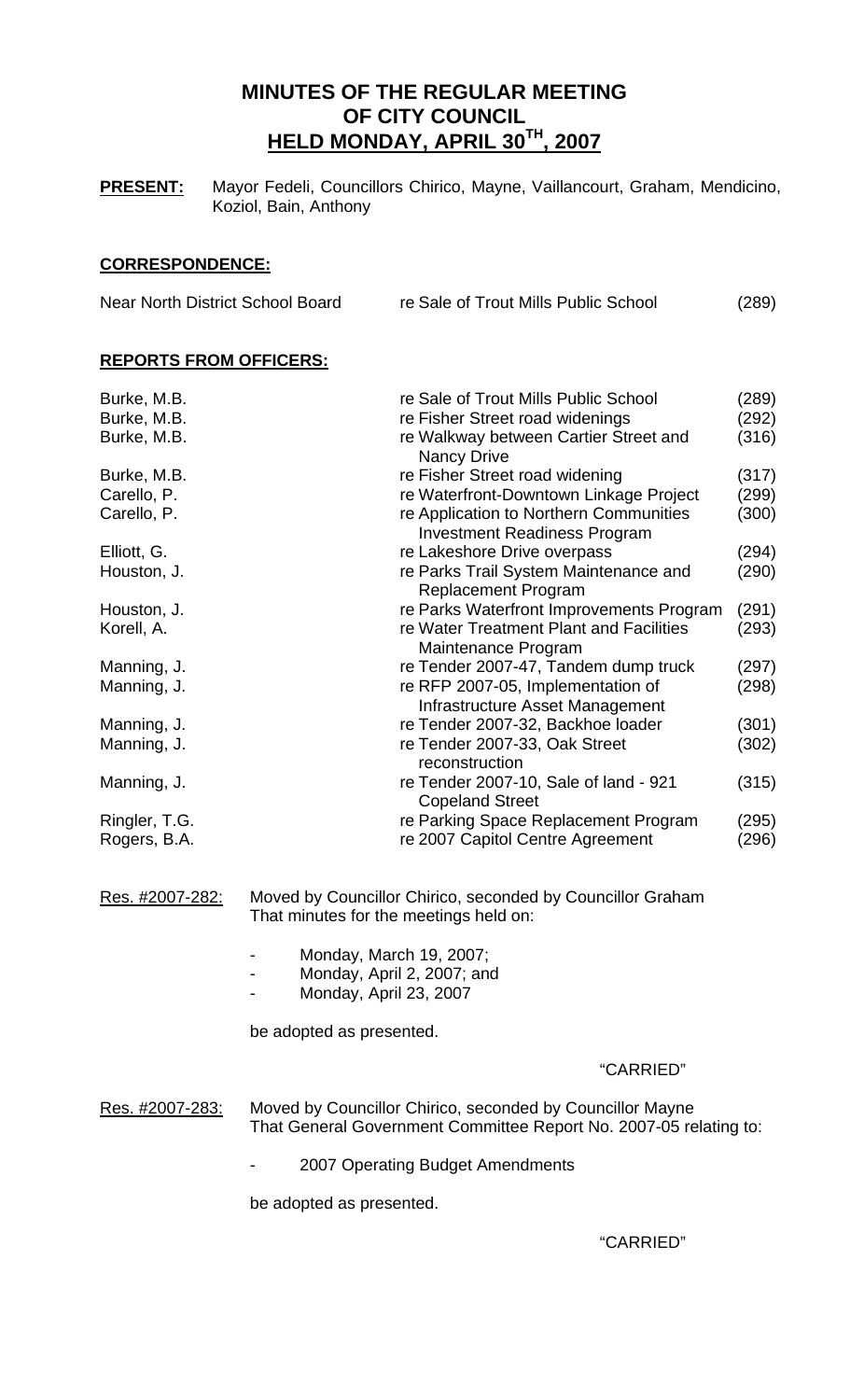# **GENERAL GOVERNMENT COMMITTEE REPORT NO. 2007-05**

April 30, 2007

#### TO THE COUNCIL OF THE CORPORATION OF THE CITY OF NORTH BAY

Your Worship and Councillors:

The General Government Committee presents Report No. 2007-05 and recommends:

- 1. That a) the 2007 Operating Budget adopted March 19, 2007 be amended to reflect a reduction in the funding from the Ontario Municipal Partnership Fund of \$1,630,867.00; and
	- b) By-Law No. 2007-84 to set 2007 tax rates and to levy taxes for 2007 be presented to Council for three (3) readings on April 30, 2007.

All of which is respectfully submitted.

| <b>ASSENTS</b> | <b>DISSENTS</b> |
|----------------|-----------------|
| <b>CHIRICO</b> |                 |
| <b>MAYNE</b>   |                 |
| VAILLANCOURT   |                 |
| <b>FEDELL</b>  |                 |
|                |                 |

- Res. #2007-284: Moved by Councillor Chirico, seconded by Councillor Graham That minutes for the Closed Meeting held on:
	- Monday, April 16, 2007

be adopted as presented.

# "CARRIED"

- Res. #2007-285: Moved by Councillor Anthony, seconded by Councillor Bain That Community Services Committee Report No. 2007-08 relating to:
	- amendments to Zoning By-Law re "Through Lot Provision"

be adopted as presented.

# "CARRIED"

# **COMMUNITY SERVICES COMMITTEE REPORT NO. 2007-08**

April 30, 2007

TO THE COUNCIL OF THE CORPORATION OF THE CITY OF NORTH BAY

Your Worship and Councillors:

The Community Services Committee presents Report No. 2007-08 and recommends:

1. That Section 2 of Zoning By-Law 28-80 be amended as follows: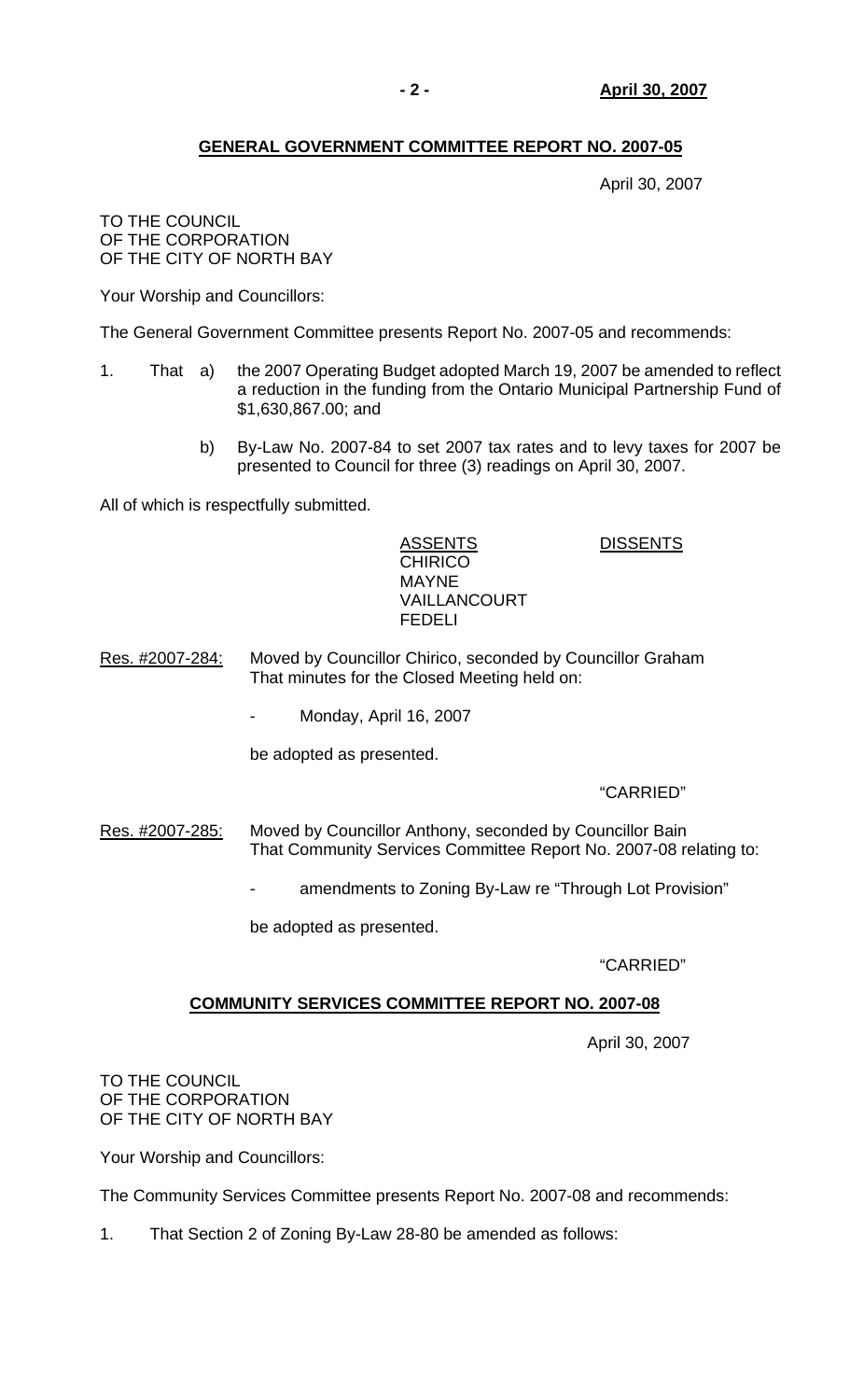- a) That the definition of "Lot, Through" be amended to read "means a lot, not a corner lot, which connects two more or less parallel streets"; and
- b) "Lot Line, Front" be amended to include the following new subsection:
	- iii) in the case of a Through Lot, the shorter lot line that abuts the street shall be deemed to be the front lot line.

All of which is respectfully submitted.

 ASSENTS DISSENTS ANTHONY BAIN FEDELI

- Res. #2007-286: Moved by Councillor Anthony, seconded by Councillor Bain That Community Services Committee Report No. 2007-09 relating to:
	- Official Plan and Zoning By-Law amendments FDM4 International, 1297 Airport Road

be adopted as presented.

"CARRIED"

## **COMMUNITY SERVICES COMMITTEE REPORT NO. 2007-09**

April 30, 2007

TO THE COUNCIL OF THE CORPORATION OF THE CITY OF NORTH BAY

Your Worship and Councillors:

The Community Services Committee presents Report No. 2007-09 and recommends:

- 1. That a) the Official Plan Amendment by FDM4 International to change the Official Plan designation for Part of Parcel 3637 WF (1297 Airport Road) from "Restricted Residential" to "General Industry" be approved;
	- b) the Zoning By-Law Amendment by FDM4 International to rezone Part of Parcel 3637 WF (1297 Airport Road) from a "Light Industrial One (M1)" zone, an "Industrial Holding (MH)" zone and a "Residential Multiple Second Density (RM2)" zone to an "Industrial Business Park (MBP)" zone be approved;
	- c) the subject property be placed under Site Plan Control pursuant to Section 41 of the *Planning Act*, R.S.O. 1990, as amended, in order to regulate parking, lighting, garbage facilities, fencing, lot grading, water supply, stormwater management and vegetative buffers; and
	- d) the Official Plan Amendment and Zoning By-Law be given three (3) readings at the April 30, 2007 Regular Meeting of Council.

All of which is respectfully submitted.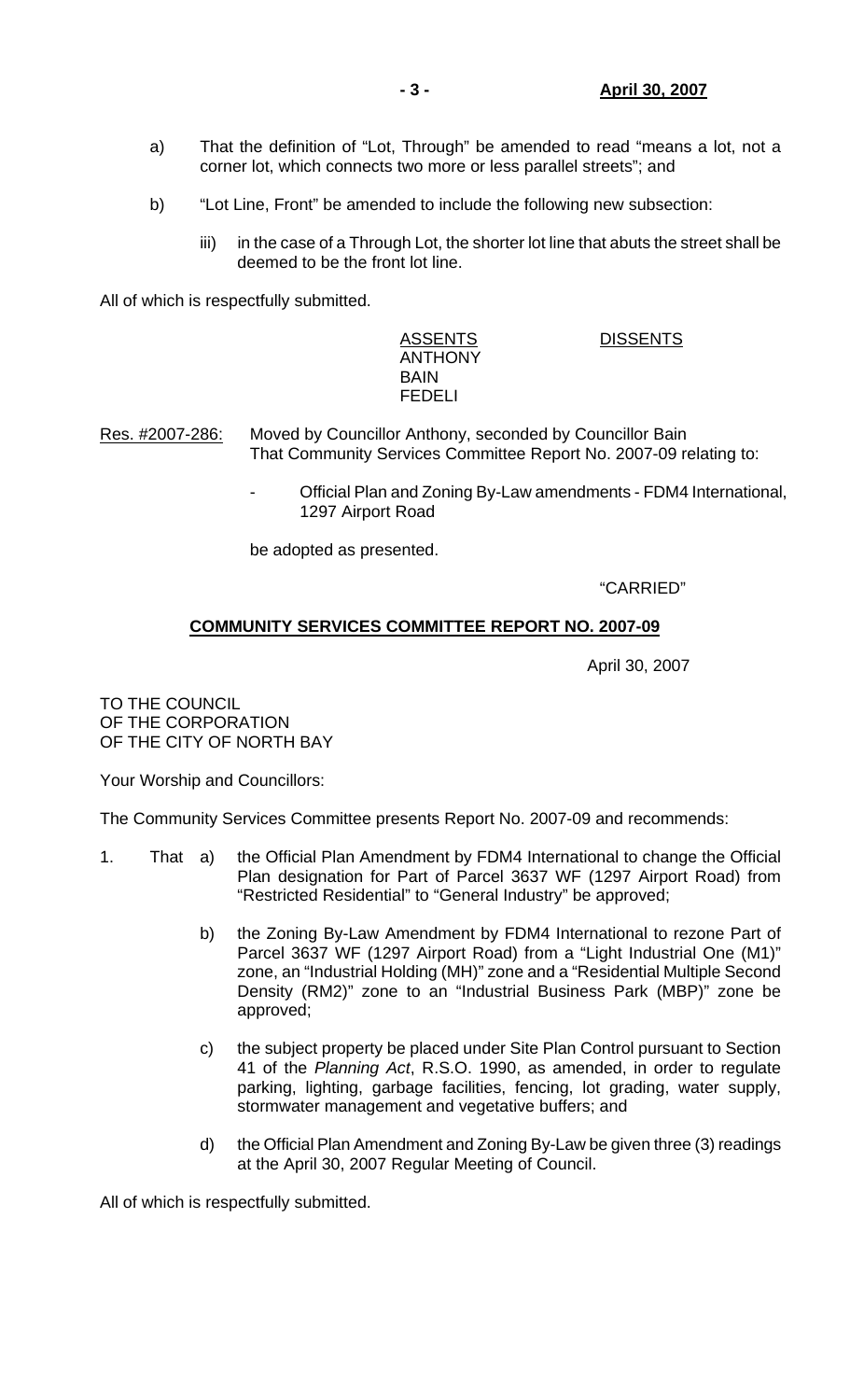ASSENTS DISSENTS

# ANTHONY BAIN FEDELI

Res. #2007-287: Moved by Councillor Anthony, seconded by Councillor Bain That Community Services Committee Report No. 2007-10 relating to:

> Zoning By-Law amendment - Kevin Stephens on behalf of Karen McCluskey and Brent Wood, 593 John Street

be adopted as presented.

"CARRIED"

# **COMMUNITY SERVICES COMMITTEE REPORT NO. 2007-10**

April 30, 2007

TO THE COUNCIL OF THE CORPORATION OF THE CITY OF NORTH BAY

Your Worship and Councillors:

The Community Services Committee presents Report No. 2007-10 and recommends:

- 1. That a) the proposed Zoning By-Law Amendment by Kevin Stephens on behalf of Karen McCluskey & Brent Wood to rezone Registered Plan 20, Part Lot 95 (593 John Street) from a "Residential Third Density (R3)" zone to a "Neighbourhood Commercial Special (C5 Sp.)" zone be approved; and
	- b) the subject property be placed under Site Plan Control pursuant to Section 41 of the *Planning Act*, R.S.O. 1990, as amended, in order to regulate parking, lighting, garbage facilities, fencing, lot grading and drainage.

All of which is respectfully submitted.

 ASSENTS DISSENTS ANTHONY BAIN FEDELI

Res. #2007-288: Moved by Councillor Anthony, seconded by Councillor Bain That Community Services Committee Report No. 2007-11 relating to:

- *Aggregate Resources Act* implementation

be adopted as presented.

"CARRIED"

# **COMMUNITY SERVICES COMMITTEE REPORT NO. 2007-11**

April 30, 2007

TO THE COUNCIL OF THE CORPORATION OF THE CITY OF NORTH BAY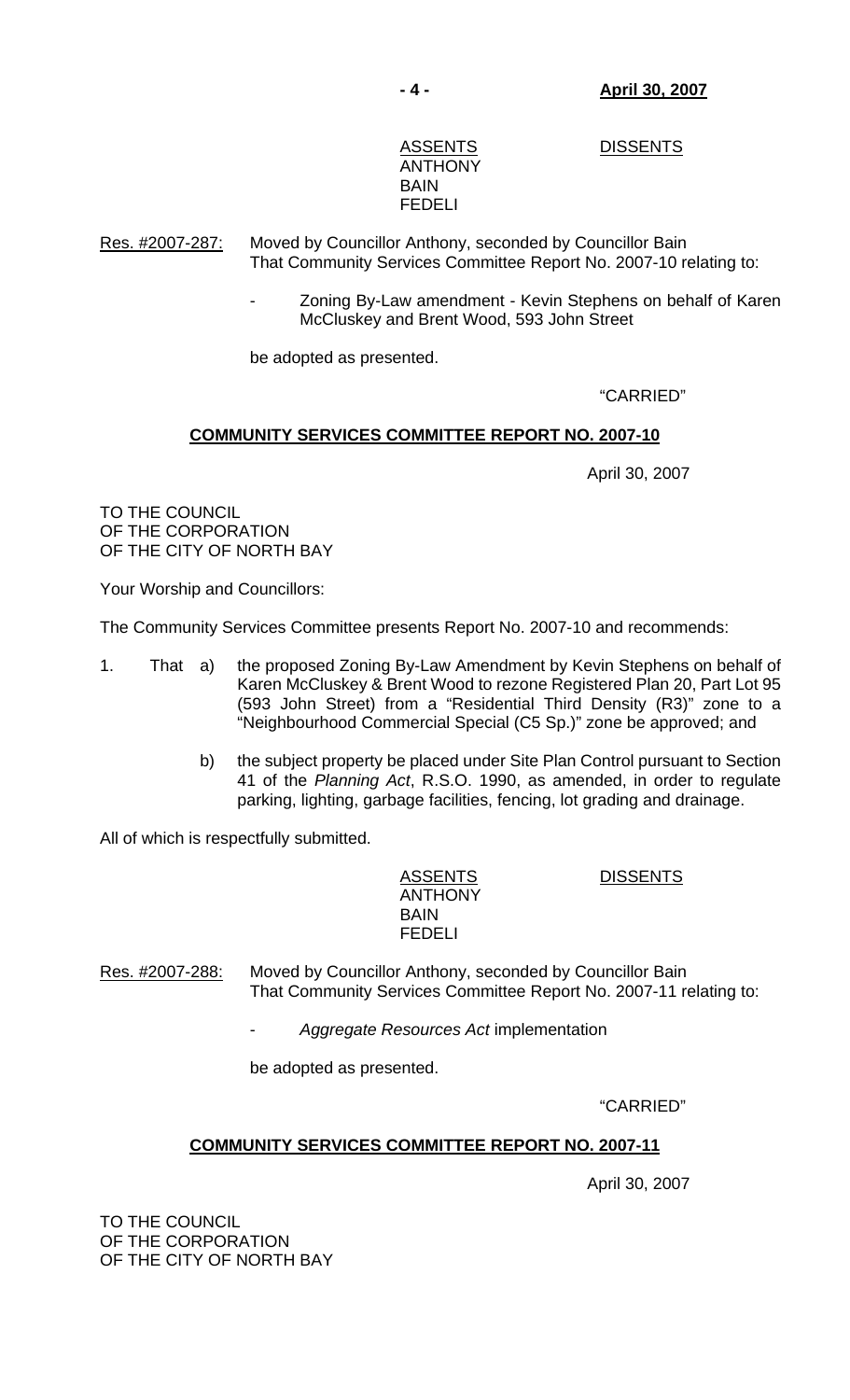Your Worship and Councillors:

The Community Services Committee presents Report No. 2007-11 and recommends:

- 1. That a) Council receive Report No. CSBU 2006-116 dated December 5, 2006 on *Aggregate Resources Act* implementation;
	- b) Council direct the allocation of any license fees received to be placed in the General Government Revenues Fund; and
	- c) Council request the Minister of Natural Resources to allocate the additional 1.5 cents/tonne for upper-tier municipalities to the City of North Bay for licenses taken within City limits under the *Aggregate Resources Act*.

All of which is respectfully submitted.

ASSENTS DISSENTS ANTHONY **BAIN** FEDELI

Res. #2007-289: Moved by Councillor Chirico, seconded by Councillor Mayne That Council waive any interest in the purchase of the former Trout Mills Public School at 111 Lavase Road.

## "CARRIED"

Res. #2007-290: Moved by Councillor Anthony, seconded by Councillor Bain That a Capital Expenditure By-Law be prepared for the consideration of City Council to authorize the Parks Trail System Maintenance and Replacement Program for the City's twenty-four kilometers of recreational trails, being Capital Budget Project No. 77, at a net debenture cost of \$50,000.00.

## "CARRIED"

Res. #2007-291: Moved by Councillor Anthony, seconded by Councillor Bain That a Capital Expenditure By-Law be prepared for the consideration of City Council to authorize the Parks Waterfront Improvement Program, being Capital Budget Project No. 76, at a net debenture cost of \$50,000.00.

## "CARRIED"

Res. #2007-292: Moved by Councillor Koziol, seconded by Councillor Mendicino That Council consider a by-law to adopt all of the road widening parts along Fisher Street as part of the Fisher Street road allowance, so as to protect the rights and privileges of those who own abutting land to access Fisher Street as an assumed road.

# "CARRIED"

Res. #2007-293: Moved by Councillor Koziol, seconded by Councillor Mendicino That the City Clerk prepare a by-law for approval to fund the Water Treatment Plant and Facilities Maintenance Program identified as Project W43 in the approved Water and Sanitary Sewer Rates, Debentures and Reserves Budget for 2007, in the amount of \$230,000.00.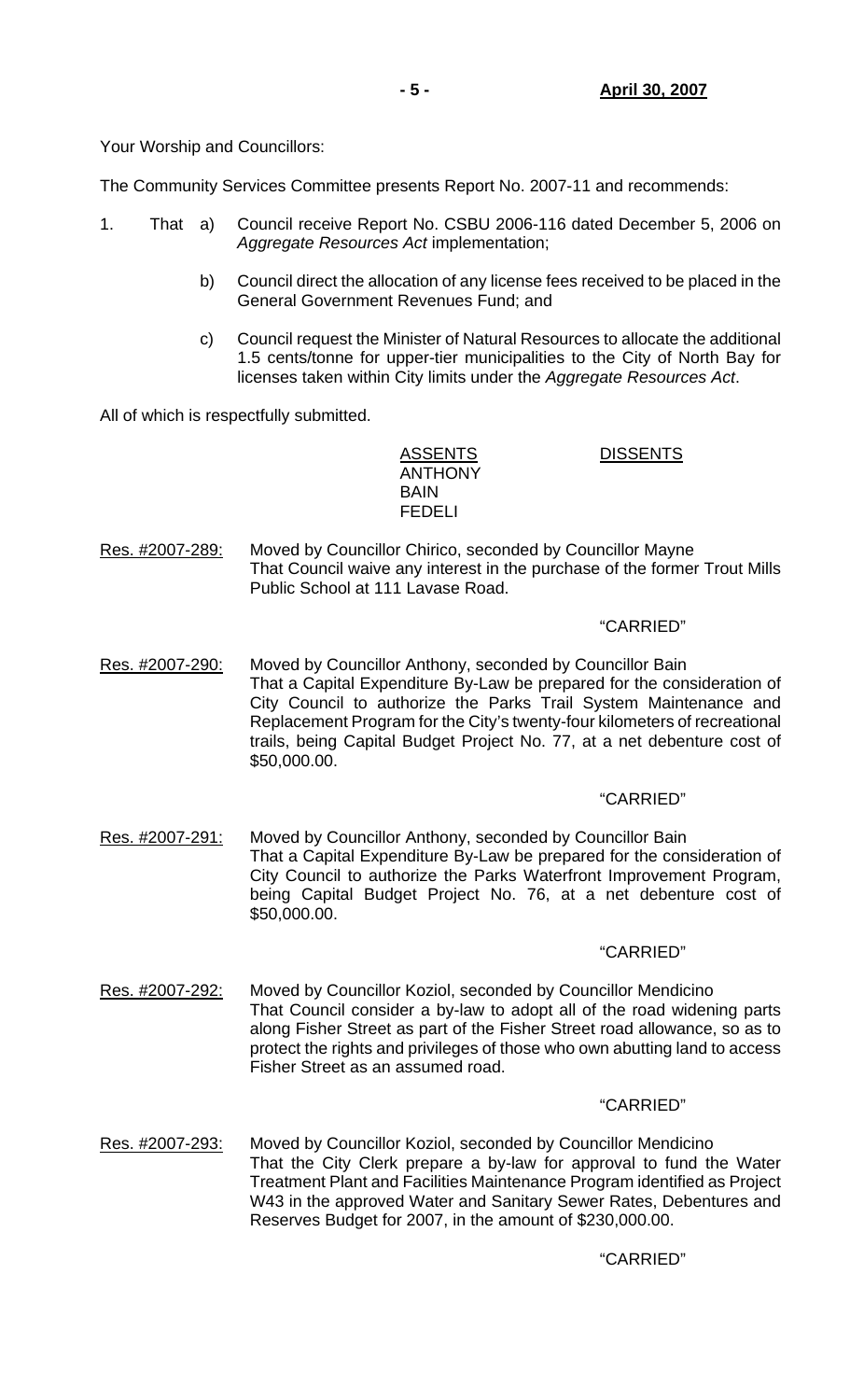| Res. #2007-294: | That<br>$\left( \begin{array}{c} 1 \end{array} \right)$                                                                                                                                                                                                                                                                                            | Moved by Councillor Koziol, seconded by Councillor Mendicino<br>the Alternative 1 maintenance strategy of immediate minor<br>rehabilitation and future deck replacement for the Lakeshore<br>Drive overpass, as set out in Report to Council EES 2007-20,<br>in 2015 with a 5 lane cross section be approved; |
|-----------------|----------------------------------------------------------------------------------------------------------------------------------------------------------------------------------------------------------------------------------------------------------------------------------------------------------------------------------------------------|---------------------------------------------------------------------------------------------------------------------------------------------------------------------------------------------------------------------------------------------------------------------------------------------------------------|
|                 | 2)                                                                                                                                                                                                                                                                                                                                                 | the current contracted services by Earth Tech Canada be<br>extended in the amount of \$28,440.00 for design and contract<br>administration of the initial minor rehabilitation project<br>proposed for 2007;                                                                                                  |
|                 | 3)                                                                                                                                                                                                                                                                                                                                                 | the additional Earth Tech services of \$28,440.00 be funded<br>from Project 2506RD;                                                                                                                                                                                                                           |
|                 | 4)                                                                                                                                                                                                                                                                                                                                                 | minor rehabilitation works estimated at \$250,000.00 be<br>undertaken in 2007 and funded from the 2008 capital budget;<br>and                                                                                                                                                                                 |
|                 | 5)                                                                                                                                                                                                                                                                                                                                                 | the City Clerk prepare a capital funding by-law in the amount of<br>\$250,000.00 from the 2008 capital budget for the immediate<br>rehabilitation works.                                                                                                                                                      |
|                 |                                                                                                                                                                                                                                                                                                                                                    | "CARRIED"                                                                                                                                                                                                                                                                                                     |
| Res. #2007-295: | That 1)                                                                                                                                                                                                                                                                                                                                            | Moved by Councillor Chirico, seconded by Councillor Mayne<br>Council approve Capital Budget Line Item #80, replacement of<br>parking spaces in the amount of \$100,000.00; and                                                                                                                                |
|                 | 2)                                                                                                                                                                                                                                                                                                                                                 | the City Clerk prepare for the consideration of City Council, a<br>Capital Budget Expenditure By-Law in the total amount of<br>\$100,000.00.                                                                                                                                                                  |
|                 |                                                                                                                                                                                                                                                                                                                                                    | "CARRIED"                                                                                                                                                                                                                                                                                                     |
| Res. #2007-296: | Moved by Councillor Chirico, seconded by Councillor Mayne<br>That the base budget amount referred to in Clause 1(e) of the Capitol<br>Centre Operating Agreement be increased form \$185,900.00 to<br>\$220,900.00 as requested by the Capitol Centre in their letter dated March<br>29, 2007.                                                     |                                                                                                                                                                                                                                                                                                               |
|                 |                                                                                                                                                                                                                                                                                                                                                    | "CARRIED"                                                                                                                                                                                                                                                                                                     |
| Res. #2007-297: | Moved by Councillor Koziol, seconded by Councillor Mendicino<br>That North Bay City Council approve a contract be issued to Canadian<br>Fleet Services in the amount of \$145,361.40 (taxes included), for the<br>supply of one new tandum dump truck, conditional upon delivery within the<br>specified period of 90 days after receipt of order. |                                                                                                                                                                                                                                                                                                               |
|                 |                                                                                                                                                                                                                                                                                                                                                    | "CARRIED"                                                                                                                                                                                                                                                                                                     |
| Res. #2007-298: | Moved by Councillor Koziol, seconded by Councillor Mendicino<br>That North Bay City Council approve a contract be issued to Stantec<br>Consulting Ltd., in the amount of \$534,000.00 (GST extra), to provide the<br>implementation of Infrastructure Asset Management.                                                                            |                                                                                                                                                                                                                                                                                                               |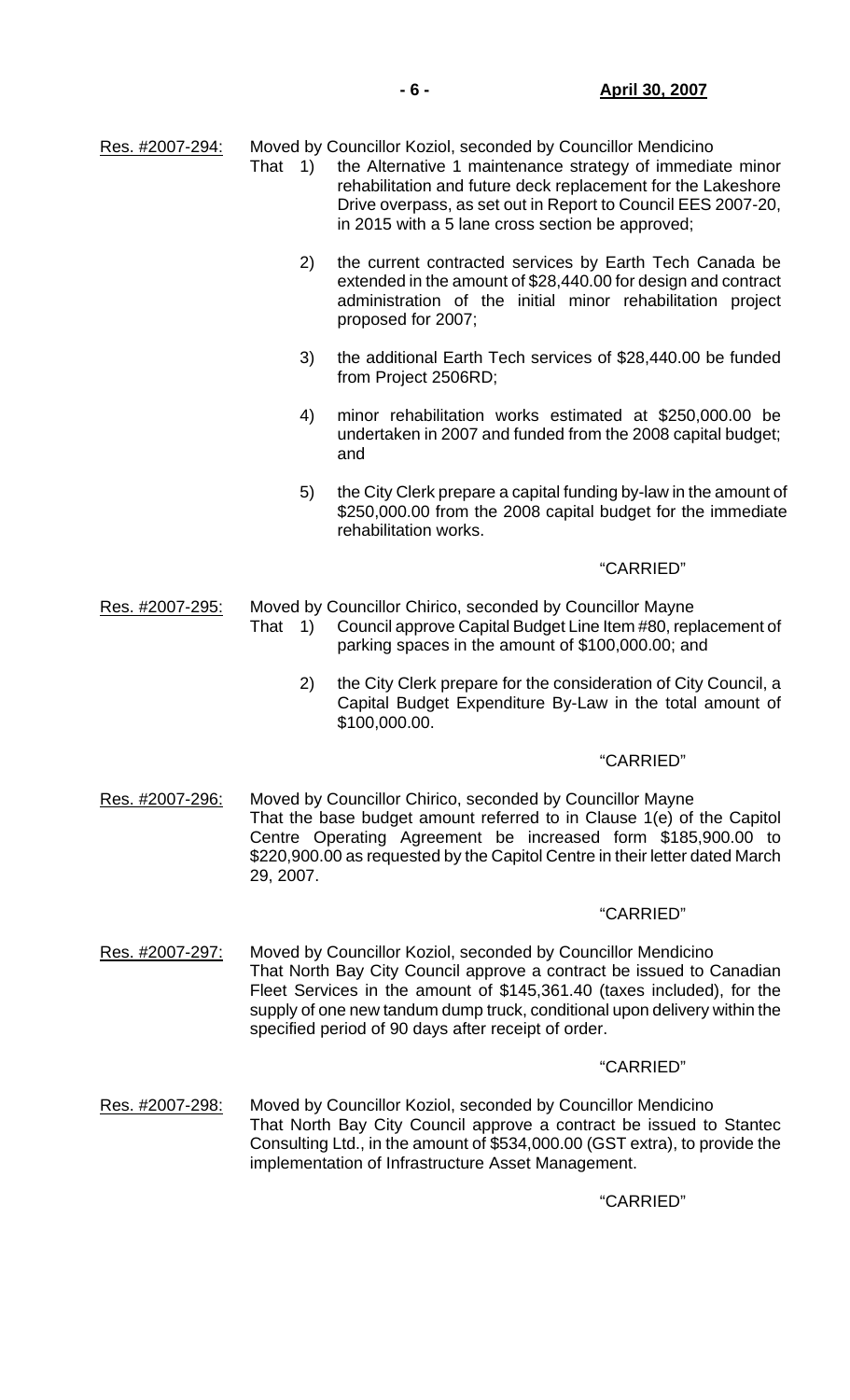Res. #2007-299: Moved by Councillor Chirico, seconded by Councillor Mayne

- That 1) Council authorize City staff to submit applications to the Northern Ontario Heritage Fund and FedNor for capital works related to the development of a physical linkage between the Waterfront and the Downtown; and
	- 2) in the event the funding applications are approved, Council will proceed with the City's required contribution of \$1,500,000.00 from its existing Capital Budget.

## "CARRIED"

Res. #2007-300: Moved by Councillor Chirico, seconded by Councillor Mayne That Council authorize City staff to submit an application to the Government of Ontario's Northern Communities Investment Readiness Program.

## "CARRIED"

Res. #2007-301: Moved by Councillor Koziol, seconded by Councillor Mendicino That North Bay City Council approve a contract be issued to OnTrac Equipment Services Inc., in the amount of \$80,370.00 to supply one new backhoe loader with extendable dipperstick. The price includes taxes and acceptable trade-in value for one rubber tire excavator.

## "CARRIED"

- Res. #2007-302: Moved by Councillor Koziol, seconded by Councillor Mendicino
- That 1) North Bay City Council approve the award of a contract to Gap Construction Co. Ltd. in the amount of \$2,136,781.81 (taxes included), for the reconstruction of Oak Street from Foran Street to Fraser Street. The contract shall be conditional upon an Agreement of Terms with Marina Point on provisional items totalling \$70,048.00; and
	- 2) Capital Expenditure By-Laws be prepared for the consideration of City Council to authorize improvements to Oak Street at Marina Point, being 2007 Capital Budget Project No. 13, at a net debenture cost of \$103,952.00, and Water and Sanitary Sewer Capital Project No. W13, at a net debenture cost of \$650,000.00.

## "CARRIED"

Councillor Chirico declared a conflict of interest on the above matter as Gap Construction Co. Ltd. is a client of his employer, the Royal Bank of Canada.

Res. #2007-303: Moved by Councillor Chirico, seconded by Councillor Mayne That the following by-laws be read a first and second time:

.

 By-Law No. 2007-34 to provide for the levy and collection of special charges in respect of certain Business Improvement Areas.

 By-Law No. 2007-84 to set 2007 tax rates and to levy taxes for the year 2007.

By-Law No. 2007-87 to set 2007 tax ratios for prescribed property classes.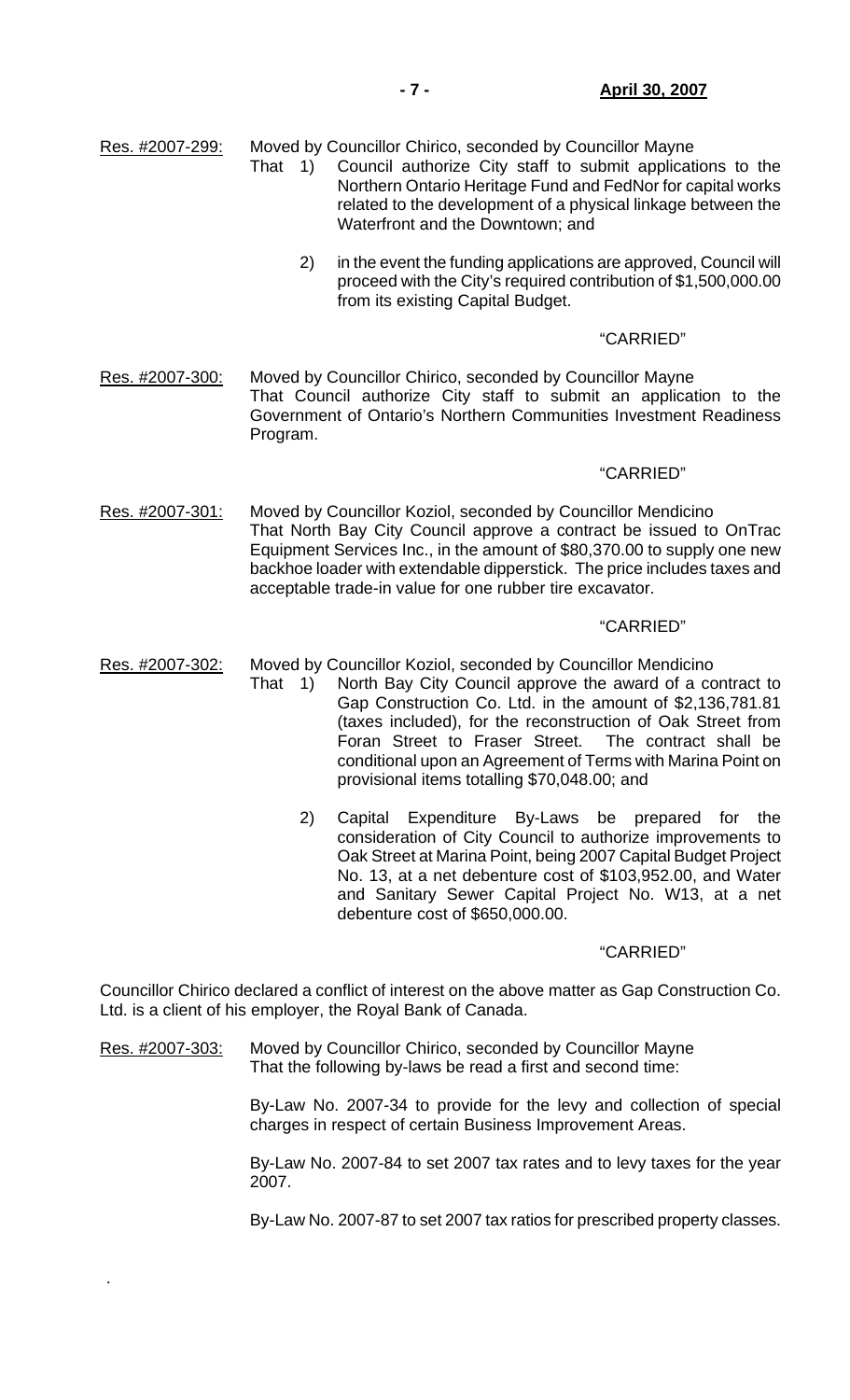By-Law No. 2007-88 to set tax rate reductions for prescribed property subclasses

 By-Law No. 2007-89 to regulate on and off street parking for disabled persons.

By-Law No. 2007-90 to regulate parking in Municipal Parking Lots.

By-Law No. 2007-91 being a by-law with respect to Fire Routes.

 By-Law No. 2007-94 to authorize the 2007 Capital Allocation for Information Systems.

 By-Law No. 2007-96 to execute an Encroachment Agreement with 2039348 Ontario Inc. relating to 420-422 Main Street East.

#### "CARRIED"

Res. #2007-304: Moved by Councillor Chirico, seconded by Councillor Mayne That the following by-laws be read a third time and passed:

> By-Law No. 2007-34 to provide for the levy and collection of special charges in respect of certain Business Improvement Areas.

> By-Law No. 2007-84 to set 2007 tax rates and to levy taxes for the year 2007.

> By-Law No. 2007-87 to set 2007 tax ratios for prescribed property classes.

 By-Law No. 2007-88 to set tax rate reductions for prescribed property subclasses.

 By-Law No. 2007-89 to regulate on and off street parking for disabled persons.

By-Law No. 2007-90 to regulate parking in Municipal Parking Lots.

By-Law No. 2007-91 being a by-law with respect to Fire Routes.

 By-Law No. 2007-94 to authorize the 2007 Capital Allocation for Information Systems.

 By-Law No. 2007-96 to execute an Encroachment Agreement with 2039348 Ontario Inc. relating to 420-422 Main Street East.

#### "CARRIED"

Res. #2007-305: Moved by Councillor Chirico, seconded by Councillor Mayne That the following by-laws be read a first and second time:

> By-Law No. 2007-85 to adopt optional tools for the purposes of administering limits for eligible properties (commercial, industrial and multiresidential property classes).

> By-Law No. 2007-86 to adopt optional tools for the purposes of administering limits for the commercial, industrial and multi-residential property classes.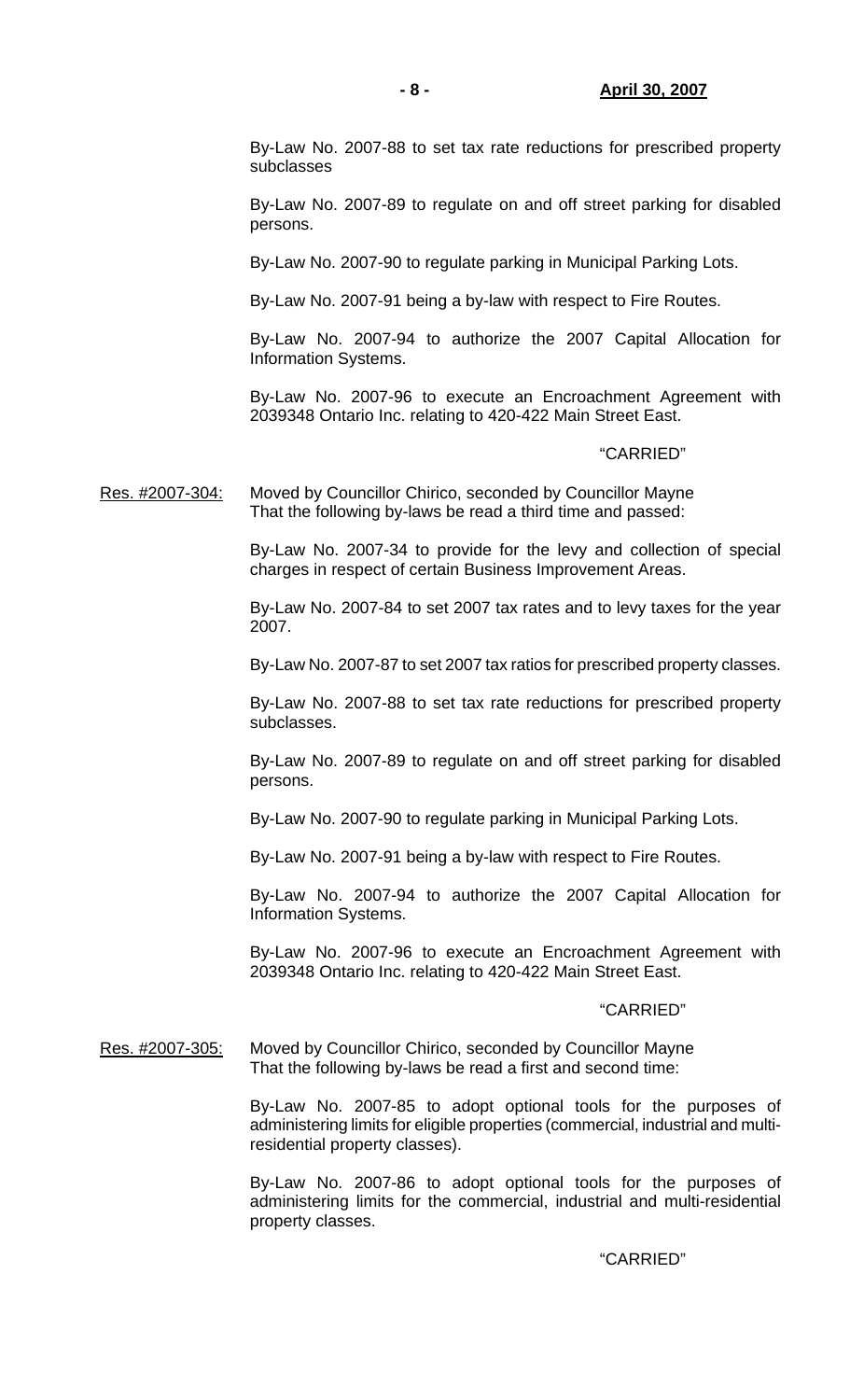By-Law No. 2007-85 to adopt optional tools for the purposes of administering limits for eligible properties (commercial, industrial and multiresidential property classes).

 By-Law No. 2007-86 to adopt optional tools for the purposes of administering limits for the commercial, industrial and multi-residential property classes.

#### "CARRIED"

Res. #2007-307: Moved by Councillor Chirico, seconded by Councillor Mayne That the following by-law be read a third time and passed:

> By-Law No. 2007-54 to stop up, close and convey a portion of the laneway bounded by O'Brien Street, Lansdowne Avenue, McLeod Street and Hutcheson Avenue.

#### "CARRIED"

Res. #2007-308: Moved by Councillor Anthony, seconded by Councillor Bain That the following by-laws be read a first and second time:

> By-Law No. 2007-73 to rezone certain lands on John Street (Karen McCluskey and Brent Wood - 593 John Street).

> By-Law No. 2007-97 amend By-Law No. 28-80 to implement changes to the Policies and Regulations (General review and update).

#### "CARRIED"

Res. #2007-309: Moved by Councillor Anthony, seconded by Councillor Bain That the following by-laws be read a first and second time:

> By-Law No. 2007-70 to adopt Official Plan Amendment No. 109 (FDM4 International Inc. - 1297 Airport Road).

> By-Law No. 2007-71 to rezone certain lands on Airport Road (FDM4 International Inc. - 1297 Airport Road).

> By-Law No. 2007-72 to designate a Site Plan Control Area on certain lands on Airport Road (FDM4 International Inc. - 1297 Airport Road).

> By-Law No. 2007-74 to designate a Site Plan Control Area on certain lands on John Street (Karen McCluskey and Brent Wood - 593 John Street).

#### "CARRIED"

Res. #2007-310: Moved by Councillor Anthony, seconded by Councillor Bain That the following by-laws be read a third time and passed:

> By-Law No. 2007-70 to adopt Official Plan Amendment No. 109 (FDM4 International Inc. - 1297 Airport Road).

> By-Law No. 2007-71 to rezone certain lands on Airport Road (FDM4 International Inc. - 1297 Airport Road).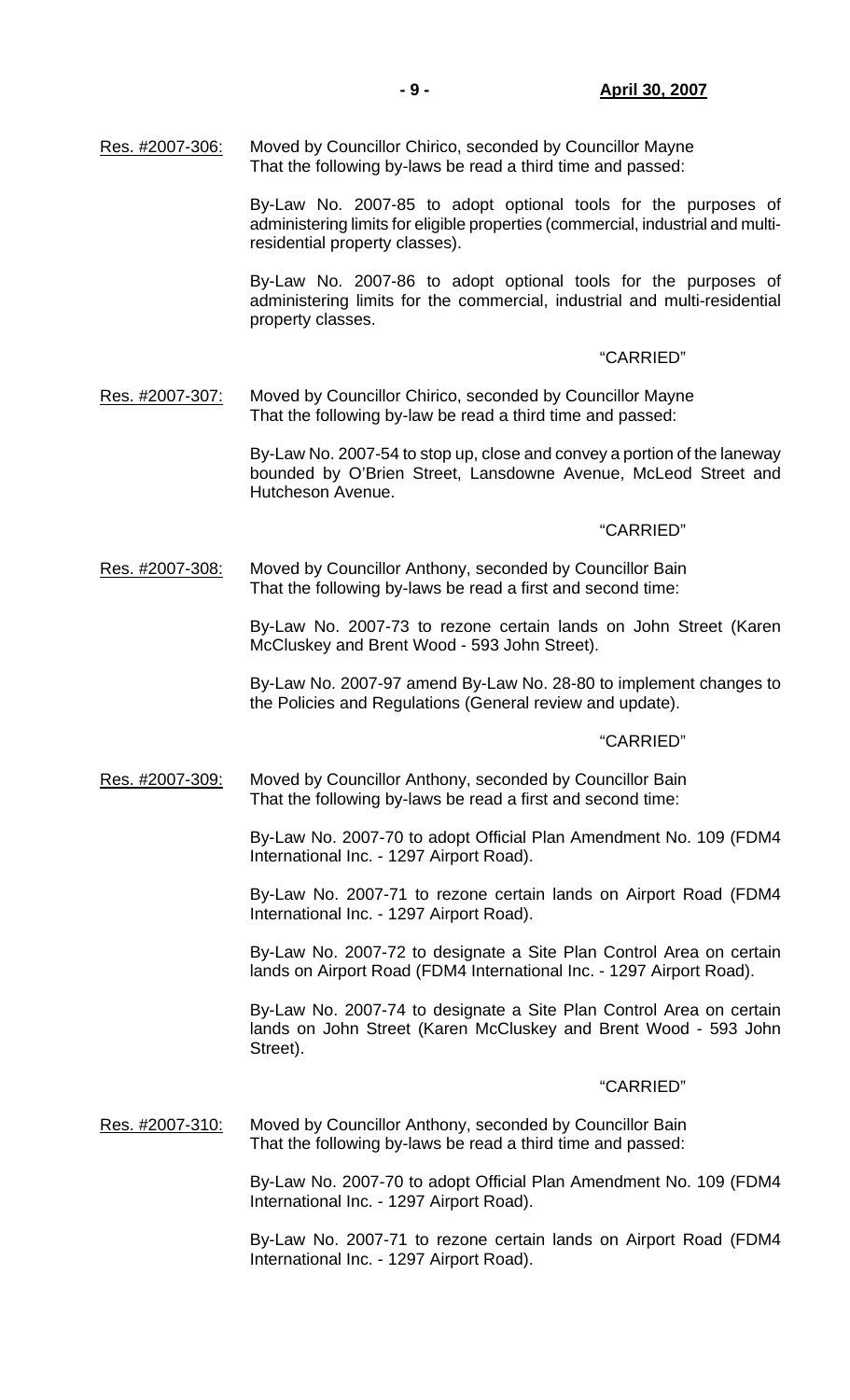By-Law No. 2007-72 to designate a Site Plan Control Area on certain lands on Airport Road (FDM4 International Inc. - 1297 Airport Road).

 By-Law No. 2007-74 to designate a Site Plan Control Area on certain lands on John Street (Karen McCluskey and Brent Wood - 593 John Street).

## "CARRIED"

Res. #2007-311: Moved by Councillor Anthony, seconded by Councillor Bain That the following by-law be read a third time and passed:

> By-Law No. 2007-51 to adopt Official Plan Amendment No. 108 (Nipissing University - 165 Monastery Road).

> By-Law No. 2007-52 to rezone certain lands on Monastery Road (Nipissing University - 165 Monastery Road).

## "CARRIED"

Res. #2007-312: Moved by Councillor Anthony, seconded by Councillor Bain WHEREAS Canada has yet to properly honour, in a suitable location that is always accessible to the public, the names of all of our Fallen in wars and peacekeeping;

> AND WHEREAS over 115,000 Fallen have their graves in seventy-three countries and hundreds of cemeteries;

> AND WHEREAS their remains, by law, cannot be repatriated to Canada;

AND WHEREAS we must create a suitable national shrine to our Fallen;

 AND WHEREAS proper recognition will show our gratitude and respect for their sacrifice;

 THEREFORE BE IT RESOLVED THAT the Council of the City of North Bay request that the Government of Canada enact Private Member's Bill C-417, the *Canadian Soldiers' and Peacekeepers' Memorial Act*.

## "CARRIED"

Res. #2007-313: Moved by Councillor Chirico, seconded by Councillor Mayne That Council adjourn at 7:46 p.m. to discuss proposed or pending acquisition or disposal of land by the municipality or local board.

## "CARRIED"

Councillor Chirico left the meeting.

## Res. #2007-314: Moved by Councillor Mayne, seconded by Councillor Vaillancourt That Council reconvene at 8:20 p.m.

- Res. #2007-315: Moved by Councillor Mayne, seconded by Councillor Vaillancourt That North Bay City Council acknowledge that:
	- 1. the high bid from Eric and Debra Hillborn, in the amount of \$50,400.00 (GST extra), plus servicing costs has been withdrawn;